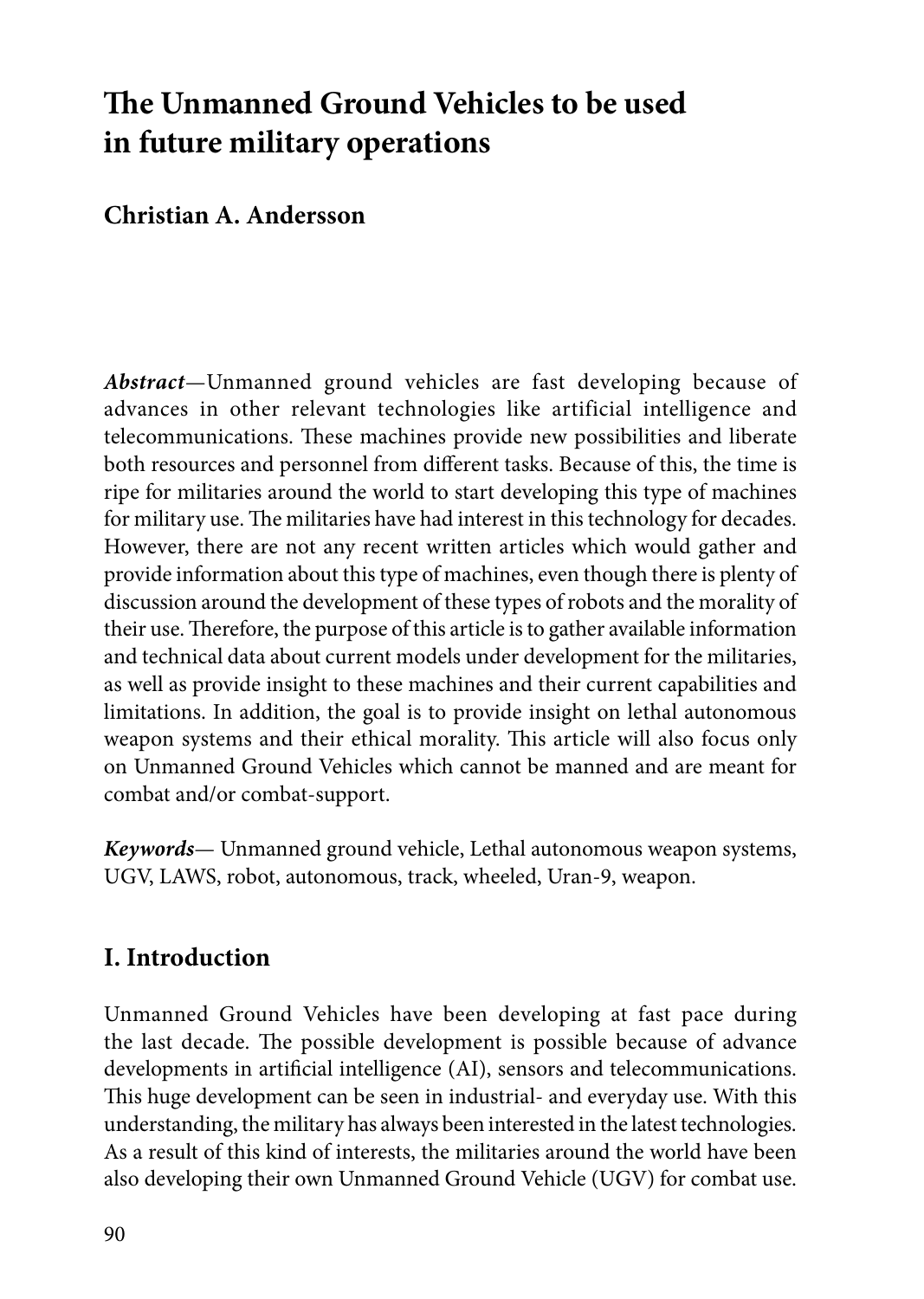The militaries see a lot of potential in these machines, especially after the drones have proved themselves in combat and other military operations. The airspace has been easier to conquer because of the wide available space and fewer obstructions, in signal transmission and movement, compared to the ground element. Thanks to developments in stated technologies, it is now possible to build efficient UGV's for military use.

Even though it is now possible, does a country need these systems, and where should the line be drawn for automation to avoid rogue "killer robots"? However, have these questions already fallen behind the progress and become obsolete if other actors have made the leap and made progress beyond reach? What is the current state in development of this UGV's in different countries? What we may see on future battlefields?

### **II. Methods**

### **A. Search strategy**

Search was focused on mapping the state of contemporary military UGV development. The data was search from IEEE Xplore database, ProQuest Military database, IntechOpen, SAE Mobilus, Worldwide science. Due to scarcity of available high-quality scientific literature, a secondary search was conducted using National Defence Universities and Tampere University's library databases, manufacturers websites, newspaper articles and even blogs. The information in the secondary search results were cross verified. Languages used for the search were: English, Finnish, Russian, Italian, Chinese.

### **B. Screening and eligibility criteria**

The search results were screened for relevance based on their title and abstract. Publications were excluded if did not report on 1) military use 2) terrain based 3) wheels or tracks 4) technical details. The full text versions of all articles which did not clearly meet exclusion criteria were read. Finally, publications were included if they reported on UGV's which 1) could be armed or weaponized for combat use, 2) utilized artificial intelligence and/or were radio controlled, 3) had technical information available and 4) were under active development or had been accepted for military service. Data extracted from the articles included technical details, such as dimensions, weight, operational range, top speed, type of chassis, pay load capacity, level of automation, use of AI, weaponry, control method, sensors and optics.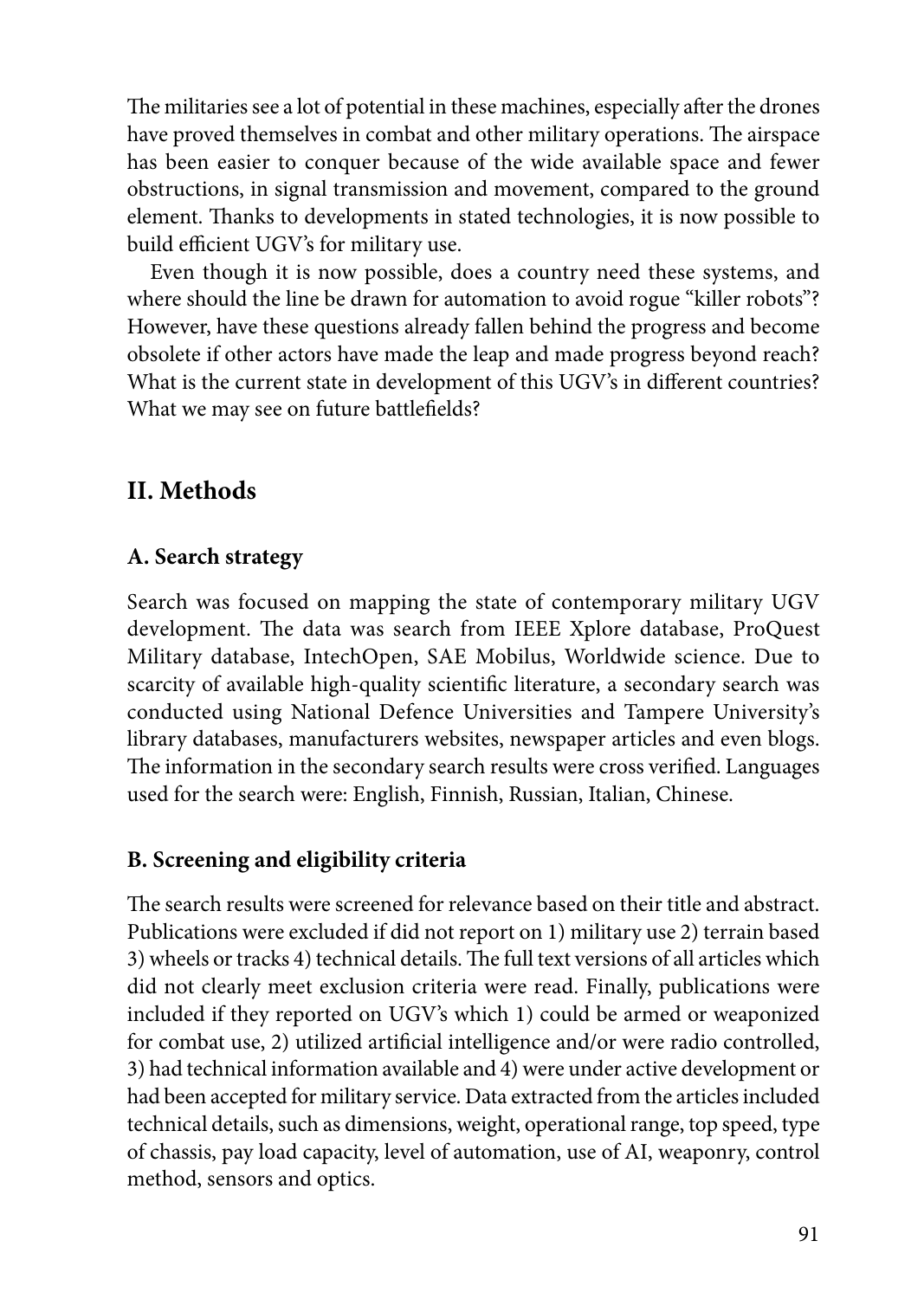The main limitation of the study is the unavailability of high-quality public reports. Most up to date reports are kept classified and thus unavailable for public use. In the event a report does give out specific information, it has often become irrelevant, as is the case with the most recent review published in 2013[1]. As a result of major advances in UGV technology most details in the reports have to be revised.

#### **III. Ethical debate**

The trend in modern war technology has been developing robots for use in battle and other similar hostile environments. Innovation in this field has been fueled by the tremendous utility military robots potentially offer. [1] For example, they can save one's own solders, keep them away from major danger and inflict major casualties on the enemy side with little or no casualties. [1;2] However, weaponizing robots has sparked doubt and stark criticism as well, as their employment is also fraught with peril. [1;3;4;5]

Developing war technologies gone awry is a recurrent theme in futuristic sci-fi movies and books as the story feeds to a common miss-belief of all war technologies being inherently harmful. In fact, many modern technologies in everyday use, like the computer and encoding algorithms, have initially been developed for military use. The major issue most people have with autonomous, weaponized robots is with who will be making the decision of killing a human being, a robot or a human operator. Currently all developers of these systems are stating that they still want a human to be the one to "pull the trigger". [1;4;7;8] These kinds of legal issues need to be solved regarding utilizing these kinds of machines in operational use, however the development will not stop nevertheless.

Unfortunately, the weapon systems of individual countries are inevitably becoming more and more autonomous with the development of computer technologies [4]. An arms race is already visible between Russia, China and the US as they are developing robots for use in future conflicts and wars. [4,6,9,10] At the same time other countries have also started developing their own unmanned ground vehicles (UGV's) and other unmanned platforms. A country not being able to keep up with current weapon development tempo, has historically suffered major losses in the next crisis or war.

So, to keep up with the major countries arms race and to make up for the decline in population birthrate, Finland does not have a choice except to develop autonomous defense systems - if we want to be capable of protecting our people and borders with a believable force and deterrence.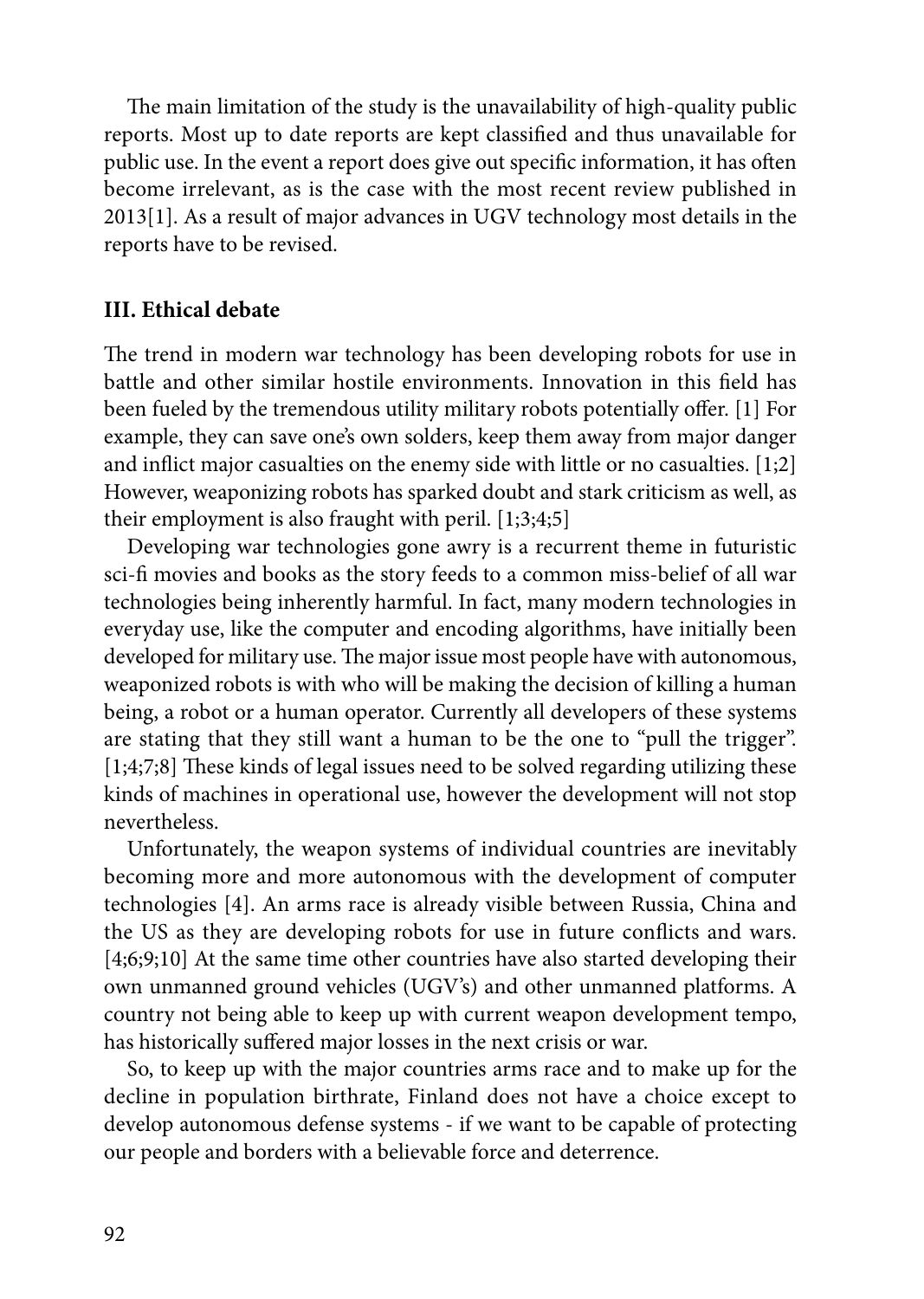### **IV. Lethal Unmanned Ground vehicles in different parts of the world**

The leading developers of military UGV's are Russia, Israel and the US. Their UGV models, as well as other models showing comparable potential, are discussed in detail in the following text. These models have most information available, and they have been shown to a public. In addition, numerous countries have their own UGV programs of varying degree. The descriptions and available technical data of these current UGV models are gathered in appendix 1.

### **A. Russian UGV's**

 The Russians versions of the UGV's already have several models in operational test use with their armed forces. The first model which has been shown the most to the public would be the Uran-9, as shown in the picture 1. The Uran-9 is a track based unmanned armored vehicle to be used against other armored forces and to support Russian infantry [11;12]. The tank is not yet fully autonomous and the AI is still in development, however it can be operated remotely with a simple game pad. [13;14;15]



Picture 1. Uran-9. With full armament [12]

The reason for why this vehicle can be considered to be state of the art is simple: It is capable to carry a huge load of different weapon systems. As can be seen in the picture, the turret is equipped with a 2A72 30mm automatic gun, which is capable of shooting normal or explosive rounds and automatically switching between the two, and a 7,62mm machine gun to target infantry. In addition to these standard Russian infantry tank armaments, this tank has several extra weaponries to make it even stronger opponent. For example, spotting targets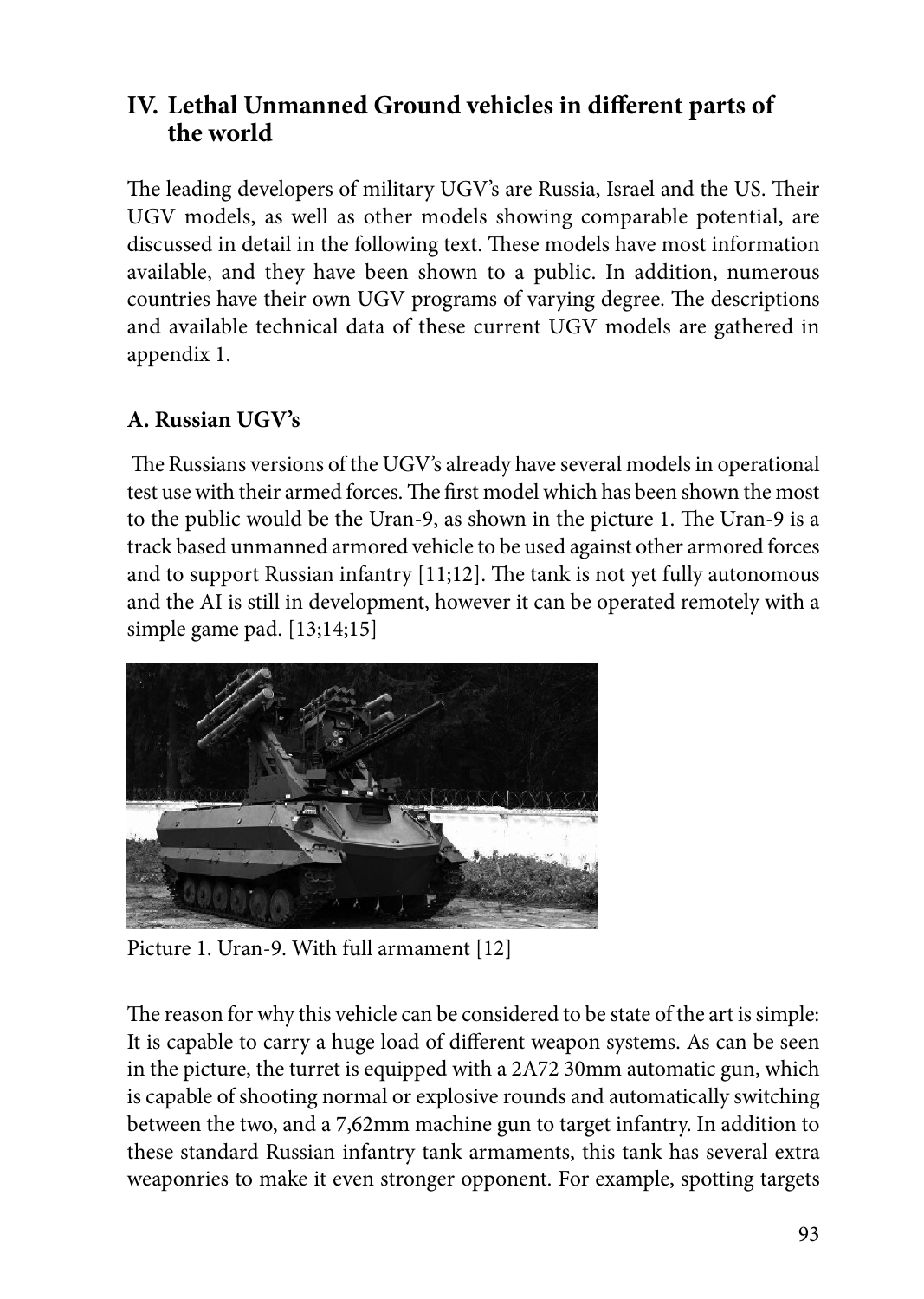is supported by optical lasers equipped with heat vision, which means this vehicle is more than capable to operate during the night and in difficult weather conditions. The cameras are equipped with AI to help the operator distinguish enemy units from friendly ones. These lasers and optical cameras/optics are used to target either armored vehicles with its "Attaka"-missiles or to target air units with its "Igla"-missiles. Also, it has six RPO-A Shmel Rocket-propelled Infantry Flamethrower-A units attached to it. [11;12] These RPO-A Shmel weapon units are classified as flamethrowers even though they are considered to be rocket launchers.

This unit has been used in the Syrian Civil War, and according to Russian sources, it has performed poorly. However, Russian forces acquired enough information to further develop it and after Vostok 2018 exercise it has entered military service in January 2019.[16] They are still developing the AI for tanks, the connection range, response time and data bind width.[14] This is first UGV of this caliber to enter military service and might be a game changer. It may shape the way future military UGV's are developed and used.

The second most developed Russian UGV would be the Marker as shown in picture 2. Russia's Foundation for Advanced Studies (FPI) has unveiled an updated version of the Marker unmanned ground vehicle (UGV) with a different track configuration as well as a larger body, potentially with the intention to mount larger caliber weapons.



Picture 2. The updated Marker with light armament [17]

The updated Marker UGV was shown with five road wheels, an idler, a drive sprocket, and two roller returns. A large payload bay area is featured in the rear of the platform with the engine and cooling units to the front. The updated unit can launch a group of small reconnaissance unmanned aerial vehicles (UAVs)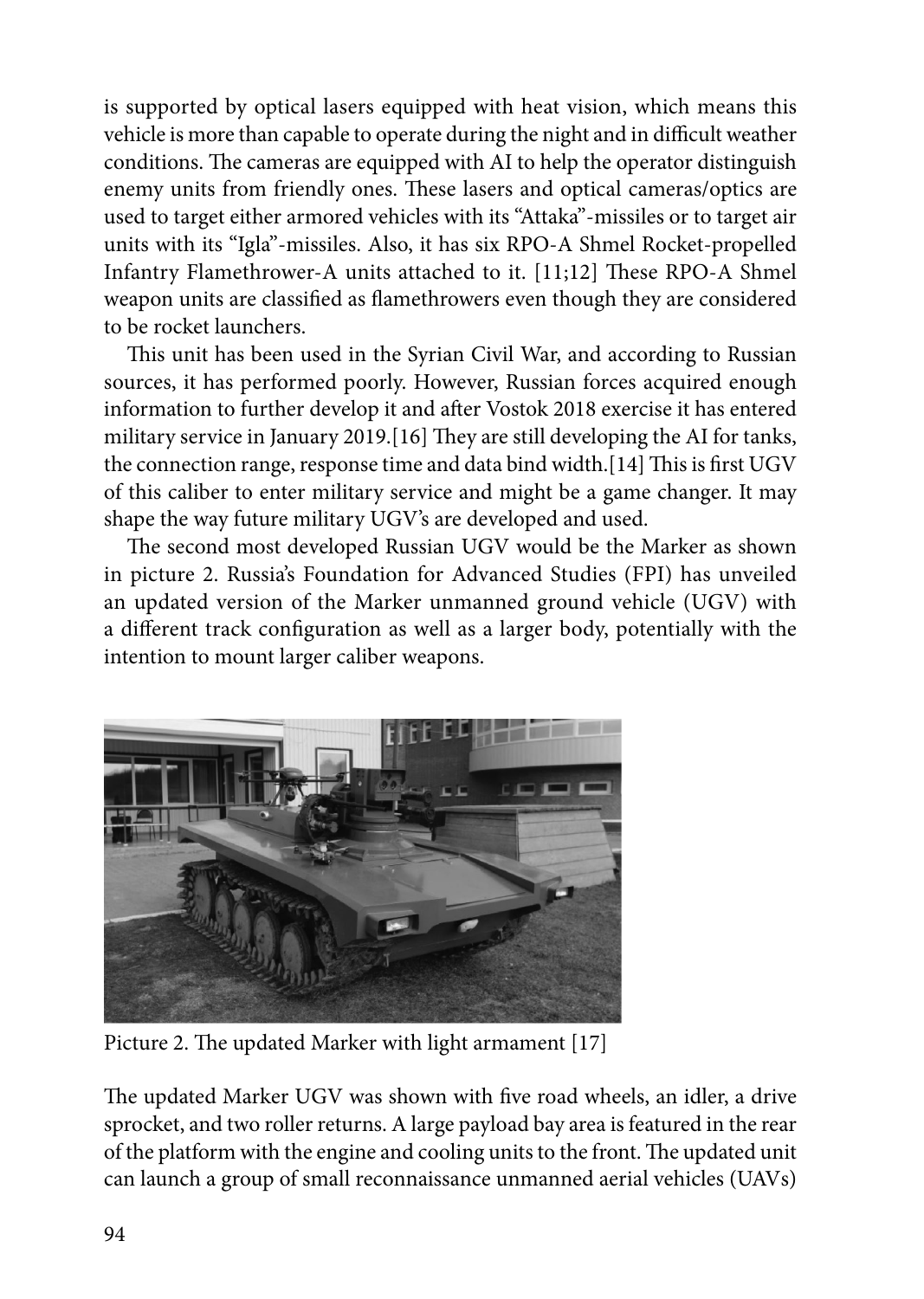to perform tasks individually or together as a group via a cluster launch module. This module was tested on 17 October 2019.[17]

The Markers autonomous operations are supported by a modular multispectral vision and data processing system, featuring neural network algorithms. Other mission systems include a laser warning system, thermal sensors, day/night infrared (IR) cameras, laser rangefinder, target detection, early warning system, identification, and tracking equipment.[17]

Five versions of Marker UGVs are believed to be in development. Two platforms in a tracked configuration have been tested and a wheeled version is also in development. Two experimental prototypes of the Marker UGV were tested on 9 July 2019. The project's first stage, which included trials in coastal areas, was successfully completed on the tracked chassis on 25 July 2019 with tests carried out at the Magnitogorsk test site of robotic systems and complexes (MIP RSK).[17]

The UGV demonstrated automatic routing in urban areas and rough terrain in its first phase of testing. The second stage involved maneuver operations, as well as targeting and firing trials, and commenced at the end of July 2019. Further weapon testing is expected to be conducted in the first quarter of 2020 with the UGV engaging targets in "automatic mode". [17;18]

#### **B. Middle-Eastern UGV's**

The Israeli have been developing a semi-autonomous UGV Guardium [19], in picture 3. It was designed to perform routine missions, such as force protection, route proving, combat logistic support and routine missions like programmed patrols along border routes, also autonomously react in line with set parameters [19]. The Guardium consist of command and control application, a custom-tailored communication system, a modular selection of payloads and a comprehensive logistic support package. This solution can be applied to different vehicles as a kit solution [19]. The Guardium differs from the Russian UGV's especially in regards of the AI, which has been developed much further, as well as the structure designed for the terrain at the border of Israel. Overall, the Guardium is geared towards border patrolling and the Russian UGV's toward performing in front line combat.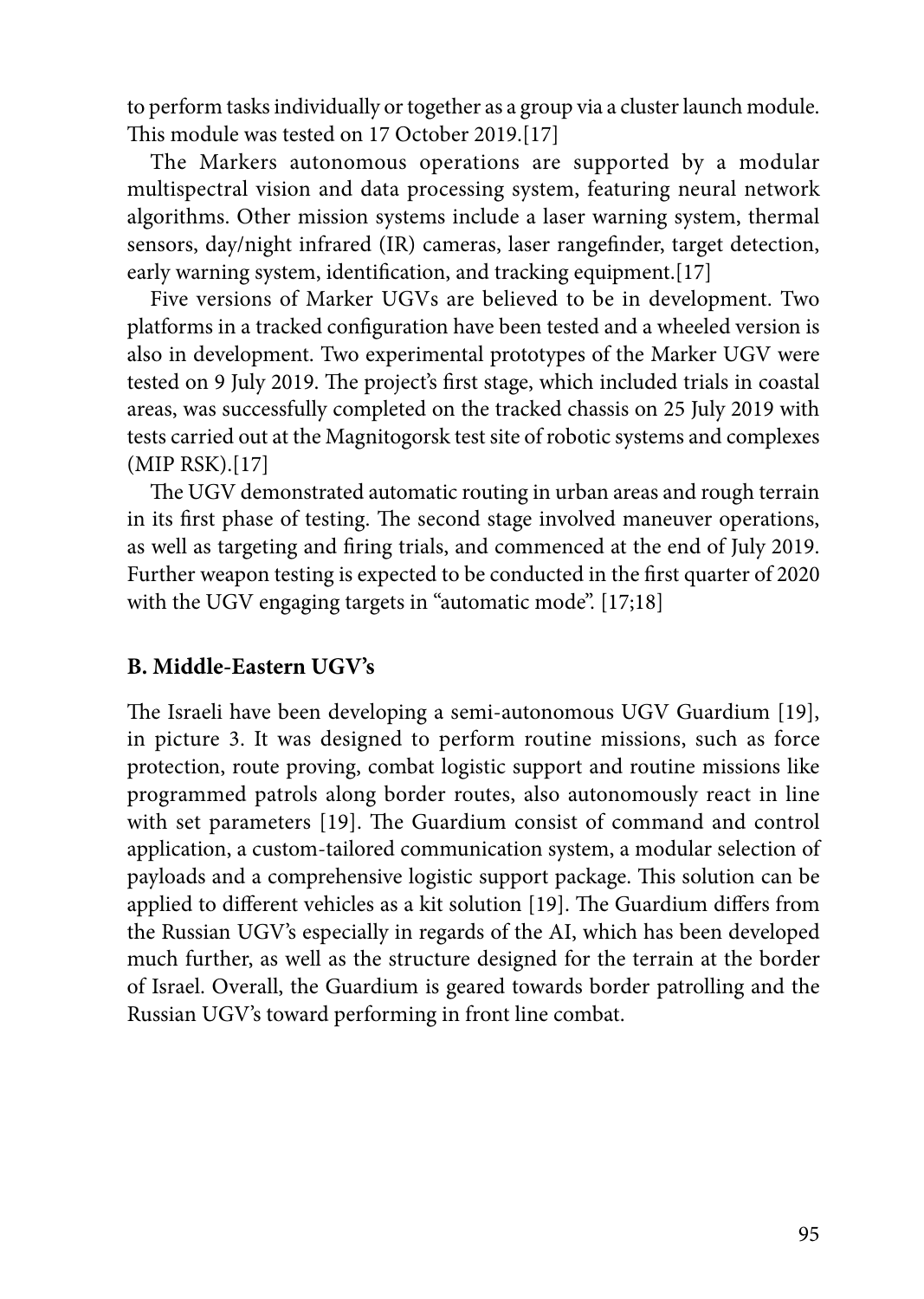

Picture 3. Israeli Guardium on patrol.[20]

Iranian forces have also been busy developing their own UGV's which would be much cheaper and more effective at destroying tanks, by exploding underneath them. In doing so they target tanks weakest point, its belly. The Iranian UGV is called Heidar-1 and it is shown in picture 4.



Picture 4. Heidar-1 family, UGV's equipped with Ak-47 machine gun or with explosives.[21]

Heidar-1 is remotely controlled UGV with a simple AI to help recognize targets and to help aim the riffle. It can carry enough explosive ordinance to cause significant damage or destroy its target [21;22]. The UGV can be guided to the target by using a drone from a far.[22] It is a small, cheaply producible kamikaze vehicle with tremendous explosive power.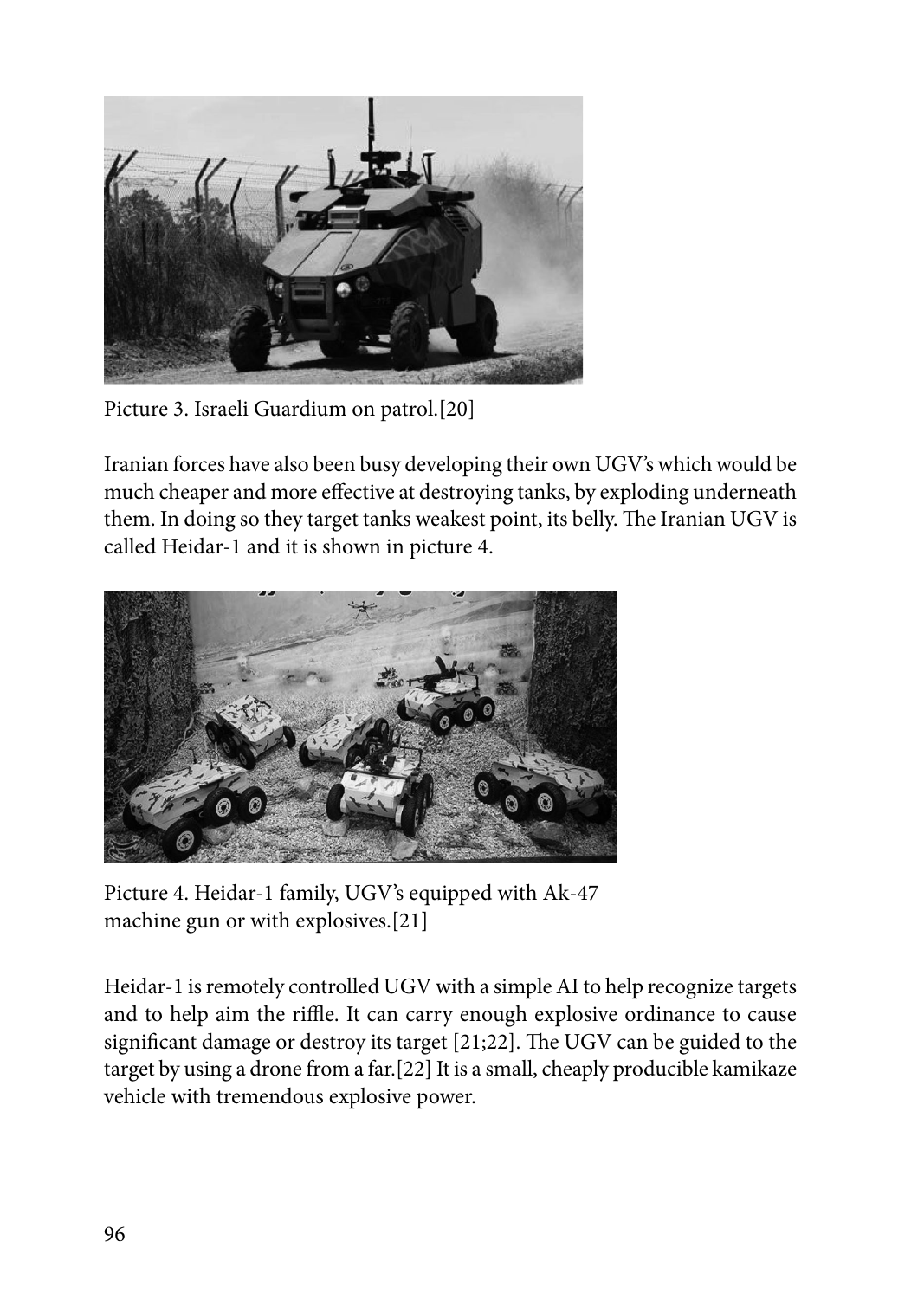### **C. The US**

On the American continent we have one of the greatest military might's, the US has also been developing their unmanned vehicles and autonomous systems for a while now. Several of the most well-known projects are the walking robots like Spot and Atlas designed by Boston Dynamics, however they do not classify exactly as UGV. They have also developed wheeled UGV's like MULE (Multifunctional Utility/Logistic and Equipment) and Crusher. On July 29 2011, the development of the MULE system came to a halt [23] when funding was cut from all unmanned vehicle programs due to decisions Pentagons decision. These UGV projects were almost completely buried after the Russian operations in Syria, where Russia used their UGV's in war operations. Recently the attitude toward UGV's has shifted again and the US has been detailing their use in strategic planning for future conflicts and operations in their booklet: The U.S. Army: Robotics and Autonomous systems strategy [25].

One of the few projects to survive and continue to be developed is the Crusher. It uses the data collected from the MULE project and is now the most developed UGV in the US. The Crusher is shown in picture 5. The reason for the survival of the Crusher was that, unlike others, it is funded by DARPA and not developed by major companies like Lock-head and Martin.



Picture 5. The crusher with weapon 50cal. armament [24]

The Crusher was designed primarily for reconnaissance and support roles. Because it doesn't carry a human crew, new design approaches could be explored to create a rugged, flexible vehicle capable of carrying huge payloads. For instance, Crusher can forego armor under certain circumstances so it can carry more supplies. Ultimately, Crusher will be able to navigate autonomously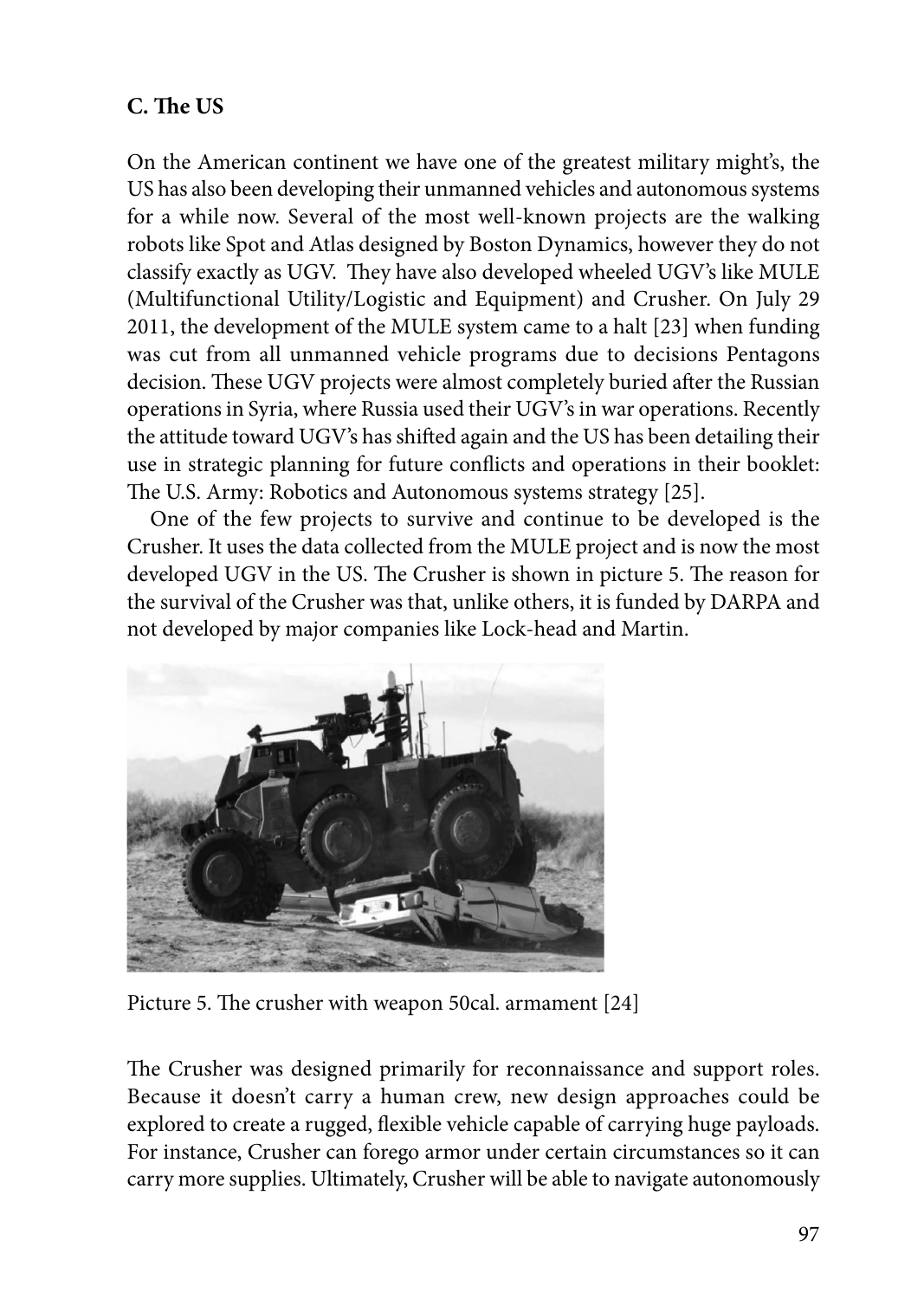over extreme terrain complete with ditches, rock barriers and man-made obstacles. Crusher can run on battery power alone, allowing for nearly silent operation. It can also carry weapons, so it can take on combat roles and offer fire support.[26]

There are four primary focus areas in Crusher's development:

- Ruggedness to withstand extreme terrain without losing speed, even when carrying 3 600kg of cargo.
- -Quiet motion on the battlefield to make it a viable reconnaissance asset, because of its hybrid-diesel-electric setup allowing nearly silent operations.
- Autonomous operation to allow for scouting, reconnaissance and even combat roles without risking a single human life.
- Skid-steer ability with six wheel-drive, with each wheel powered independently.

Crusher's skeleton is made of aluminum and titanium. Its hull is an aluminum space frame (an open structure of connecting rods) with ultra-sturdy titanium nodes joining the rods for added strength in the likely event of collisions with large, hard objects. Immediately below the hull is a skid plate – basically a suspended, shock-mounted steel "bumper" which stands as a first-defense, protecting the hull from initial contact with the likes of boulders, tree stumps and steps.[24;26;27]

When it comes to its sensor arrays and computing power it is stated that Crusher has IMU (Inertial measurement Unit), GPS (Global Positioning System), cameras and LADAR (Laser Detection and Ranging)-units. LADAR is attached on top of a 5.5m telescopic mast. The crushers on board CPU (700- MHZ Pentium 3) combines the data from the LADAR and the cameras to create a 3D-picture of the landscape affront of it. The same on-board computer controls and runs all the Crushers mechanical duties with co-operation of navigational data and sensor data. [26;27]

### **V. Conclusions**

In addition to the previously listed countries, many more are developing their own UGV systems. One country worth mentioning is Estonia with their Milrem UGV [28] currently being tested with their army forces.

There are as many different systems and solutions as there are individual countries as they are designed to suit individual operational requirements. However, similarities can be seen between the systems.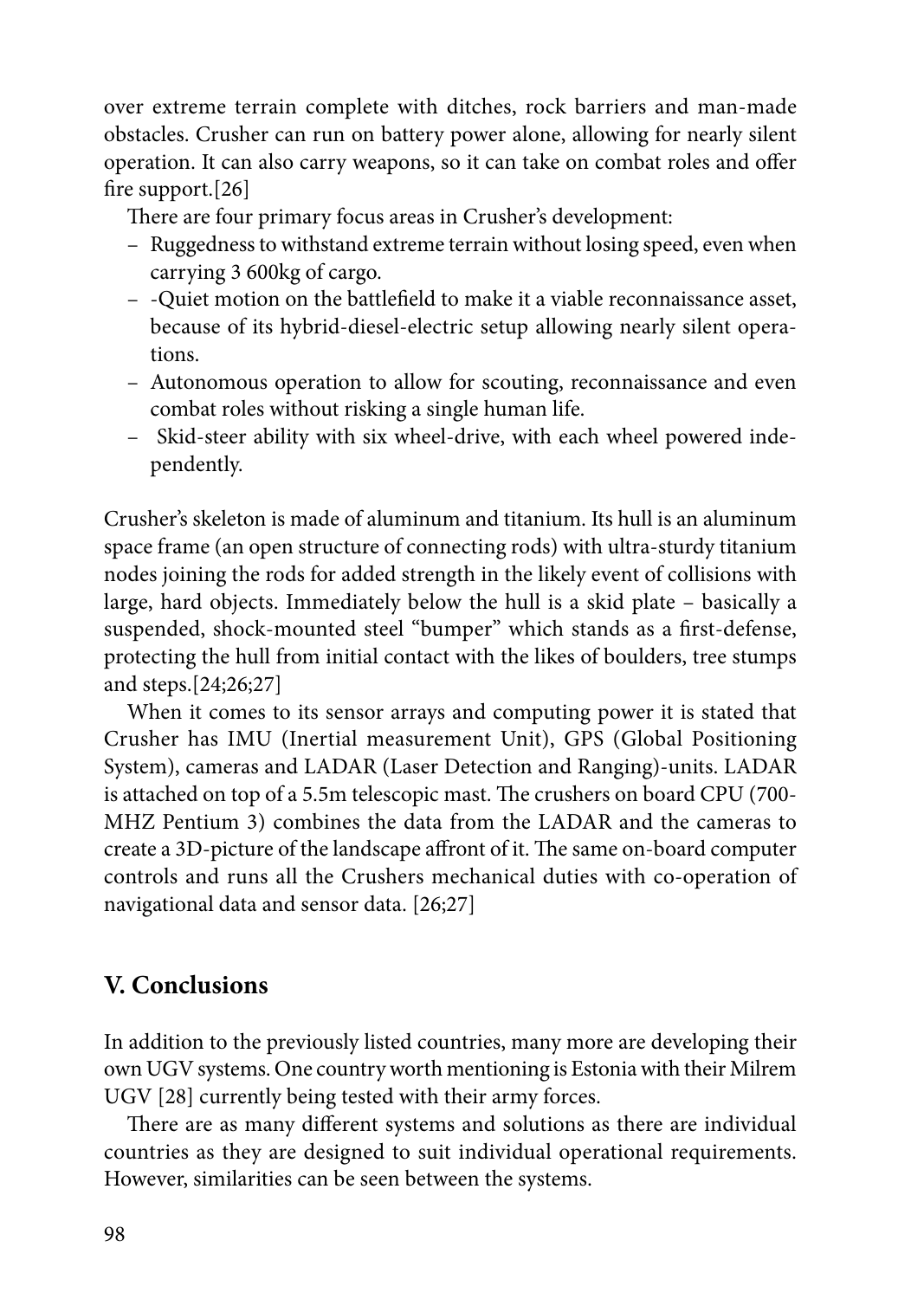Information gathered about the UGV's in different countries, is summarized in Appendix 1 and in the table 1. The table 1 shows the essential information about the different models. The models were chosen based on their realistic potential to be truly used in future military operations in one way or another. In addition, these models had most information available to the public. The table also shows the development of UGV's in different countries, because a few of these models are further developed than others and a portion is already in use or are basis for the development of future UGV models.

A few conclusions can be made based on current available data. First of all, the wheeled systems are mainly designed to be six wheeled with skidsteering or the whole system is built on tracks to offer better maneuverability in roughest terrain. Secondly, all are designed to carry various kinds of weaponry or load. Thirdly, there are always more than one sensory system to help the UGV navigate the terrain and help the operator to make decisions on how to control the vehicle. Fourthly, all these systems have AI developed for military use; however, their level of sophistication in quality and capabilities vary.

For obvious reasons, an AI is a national secret for each county involved in development of theirs UGV's and so the data regarding the AI's will not be available for free use. However, looking at each systems requirement, sensors, construction and way of working (viewed from videos available on the internet) it is possible to make assumptions, use logical deduction and come to rough conclusions and estimations on how the AI is built and how it works. As can be seen from table 1, most of these UGV's are remotely controlled and do not have the full capability to perform completely autonomous operations on a battlefield. Most advanced models are capable of autonomous navigation and target recognition; however, they are not still good enough to be used fully in a battle.

In conclusion, these UGV's are mostly a way of showing force and military capability. Still they should not be taken lightly. Even though these systems are not completely ready, they do show just how much individual countries are willing to invest in development of these systems and how they are planning to integrate them as a part of their military force. In addition, by looking at the weaponry and payload capabilities of each UGV, it can be seen which UGVs are planned to be used in supportive- and logistic-roles and which are to be used in ways more aggressive ways. The decisions and individual designs seem to follow each countries war-doctrines.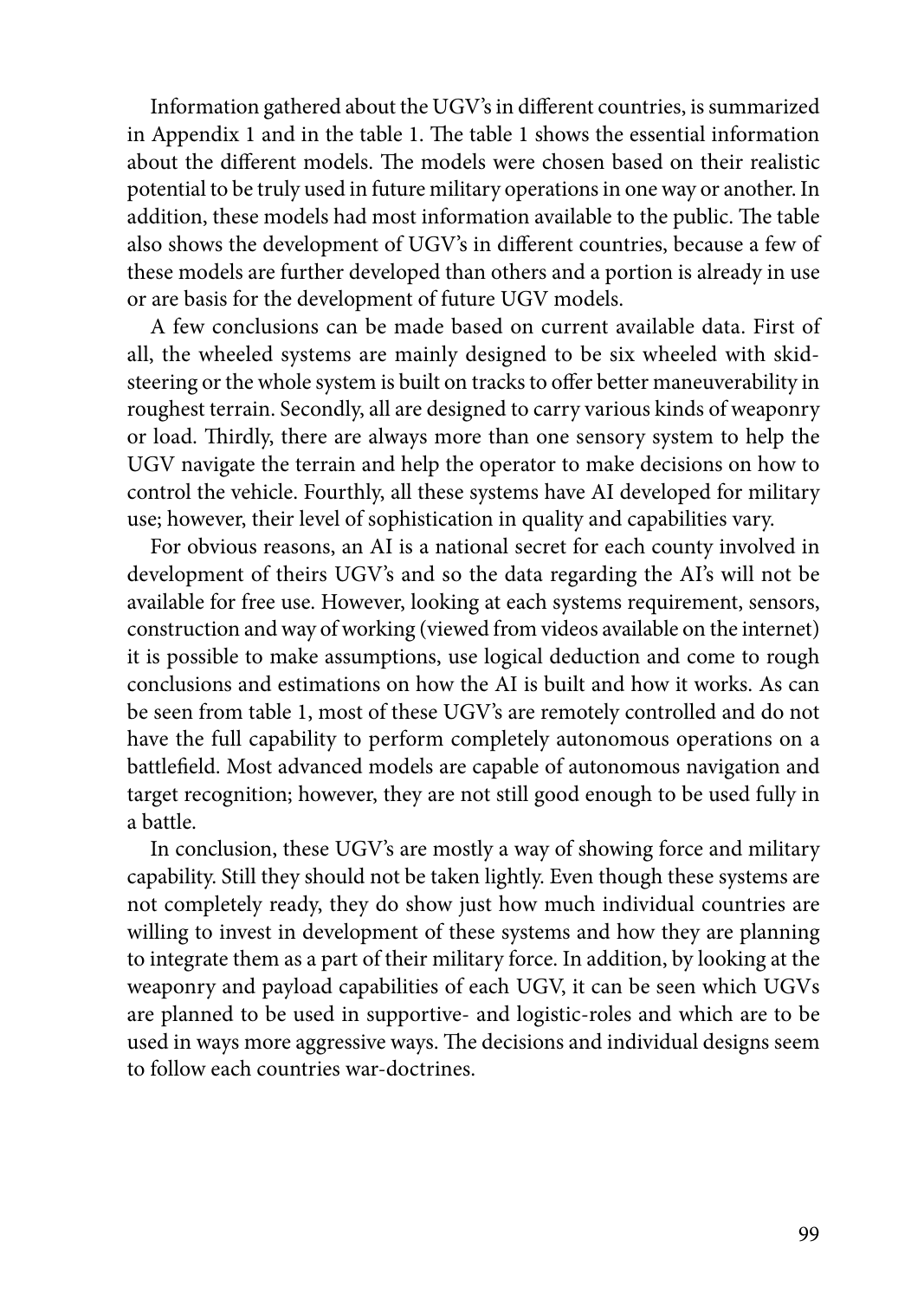### **VI. discussion**

The automation should always include a human in the loop, especially when deciding of firing a weapon or destroying a target. The final decision should be left to a human operator, to avoid mistargeting, recognition errors and misfire.

While it is easy to critique the abstract idea of "killer robots", closer observation of existing UGV's highlights the necessity of such devices to be develop for national defense purposes. UGV's in general can save resources and personnel, at the same time bringing new possibilities and options to the future battlefields. Because of this, several nations are investing resources and founds to develop their own UGV's for military use. Although they show a lot of promise, it is hard to tell at the moment how well these UGV's will work in a real battle situation. Only time will tell.

### **VII. Future work**

The operational UGVs appear to be able to sufficiently perform given tasks in homogeneous conditions where interferences are minimized. As the state of military UGV development seems to be limited by the ability of artificial intelligence to operate in inconsistent terrain, new solutions are widely pursued. The following work shall aim to develop a new kind of AI using neural networks and evolutionary computing. The next article will focus on the development methods of the AI and in the final article the performance of this AI will be tested on a UGV test platform in diverse environments. It is intended to investigate weather neural-networks can efficiently be fostered together into a single, evolved AI, if it functional in a desired way and if it is capable of recognizing targets while autonomously operating in combat situations.

### **Acknowledgment**

Author thanks Prof. Kalevi Huhtala (Tampere University) & researcher and teacher Petteri Multanen (Tampere University), for guidance and reviewing the paper. Also, writer thanks Mia Laine for support and for helping the author to become a better writer. In addition, writer thanks his colleagues at Finnish military forces for given support and inspiration. The author has no competing interests to declare.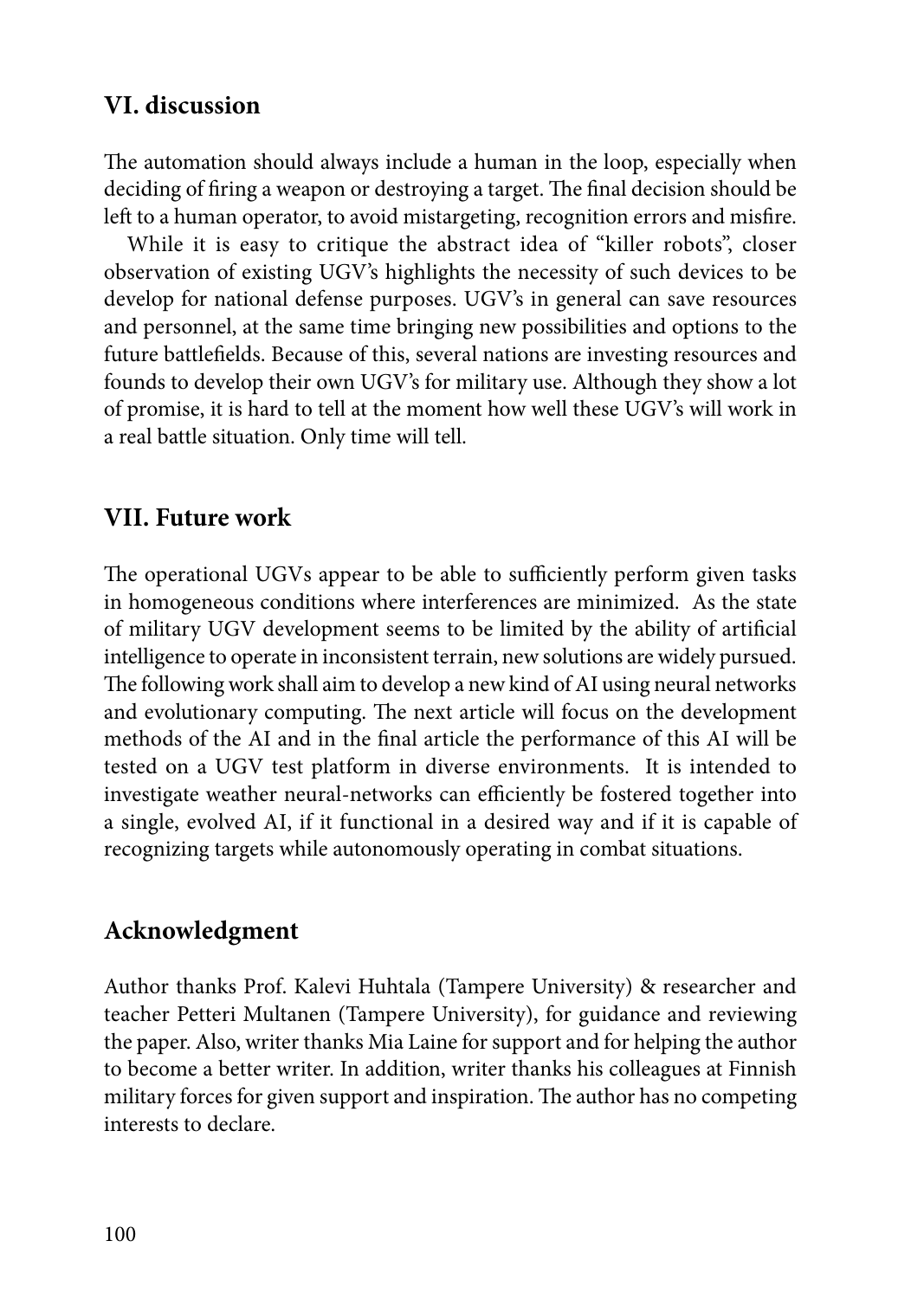## **References**

- [1] Military Robots and Drones: A Reference Handbook: A Reference Handbook by: Paul J. Springer ISBN: 978-1-59884-732-1 year: 2013 publisher: ABC-CLIO,LLC
- [2] Military Robots: Mapping the Moral Landscape by: Jai Galliott ISBN:9781472426628 publisher: Routledge year: 2016
- [3] Vox: [https://www.vox.com/2019/6/21/18691459/killer-robots-lethal-autono](https://www.vox.com/2019/6/21/18691459/killer-robots-lethal-autonomous-weapons-ai-war)[mous-weapons-ai-war](https://www.vox.com/2019/6/21/18691459/killer-robots-lethal-autonomous-weapons-ai-war) [Online. Accessed: 5.1.2020]
- [4] UNESCO official internet site: [https://en.unesco.org/courier/2018-3/threat-killer-ro](https://en.unesco.org/courier/2018-3/threat-killer-robots)[bots](https://en.unesco.org/courier/2018-3/threat-killer-robots) [Online. Accessed: 5.1.2020]
- [5] Stop Killer Robots campaign site: <https://www.stopkillerrobots.org/>[Online. Accessed: 5.1.2020]
- [6] Future of life: <https://futureoflife.org/2019/05/09/state-of-ai/?cn-reloaded=1>Online. Accessed: 5.1.2020]
- [7] Robots in War: Issues of Risk and Ethics byPatrick LIN,George BEKEY, and Keith ABNEY published: 2009, AKA Verlag Heidelberg
- [8] Logical Limitations to Machine Ethics with Consequences to Lethal Autonomous Weapons. By Matthias Englert, Sandra Siebert, and Martin Ziegler published 2014 www:<https://arxiv.org/pdf/1411.2842v1.pdf>[Online. Accessed: 5.1.2020]
- [9 ] Emerj Artificial Intelligence Research: [https://emerj.com/ai-sector-overviews/mili](https://emerj.com/ai-sector-overviews/military-robotics-innovation/)[tary-robotics-innovation/](https://emerj.com/ai-sector-overviews/military-robotics-innovation/) [Online. Accessed: 5.1.2020]
- [10] Time: <https://time.com/5673240/china-killer-robots-weapons/>[Online. Accessed: 5.1.2020]
- [11] Madsciblog: http://madsciblog.tradoc.army.mil/63-russian-ground-battlefield-robots-a-candid- evaluation-and-ways-forward/ [Online. Accessed: 15.12.18]
- [12] RIA-novosti: <https://ria.ru/20190124/1549807789.html>[Online. Accessed: 5.1.20]
- [13] Popular Mechanics: [https://www.popularmechanics.com/military/weapons/](https://www.popularmechanics.com/military/weapons/a21602657/russias-tank-drone-performed-poorly-in-syria/) [a21602657/russias-tank-drone-performed-poorly-in-syria/](https://www.popularmechanics.com/military/weapons/a21602657/russias-tank-drone-performed-poorly-in-syria/) [Online. Accessed: 5.1.20]
- [14] Jane's 360:<https://www.janes.com/article/83252/russia-upgrades-uran-9-combat-ugv> [Online. Accessed: 5.1.20]
- [15] RIA-novosti: <https://ria.ru/20180619/1522957833.html>Online. Accessed: 5.1.2020]
- [16] RT-novosti:<https://www.rt.com/russia/449595-uran-armed-drone-service/>[Online. Accessed: 5.1.20]
- [17] Jane's: <https://www.janes.com/article/93237/russia-reveals-its-updated-marker-ugv> [Online. Accessed: 20.12.19]
- [18] C4ISRNET: [https://www.c4isrnet.com/unmanned/2019/03/04/russias-new-robot-is](https://www.c4isrnet.com/unmanned/2019/03/04/russias-new-robot-is-a-combat-platform-with-drone-scouts/)[a-combat-platform-with-drone-scouts/](https://www.c4isrnet.com/unmanned/2019/03/04/russias-new-robot-is-a-combat-platform-with-drone-scouts/) [Online. Accessed: 5.1.20]
- [19] Army recognition: [https://www.armyrecognition.com/israel\\_israeli\\_wheeled\\_ar](https://www.armyrecognition.com/israel_israeli_wheeled_armoured_and_vehicle_uk/guardium_ugv_semi-autonomous_unmanned_ground_system_vehicle_g-nius_israeli_army_israel_pictures_tech.html)moured and vehicle uk/guardium ugv semi-autonomous unmanned ground [system\\_vehicle\\_g-nius\\_israeli\\_army\\_israel\\_pictures\\_tech.html](https://www.armyrecognition.com/israel_israeli_wheeled_armoured_and_vehicle_uk/guardium_ugv_semi-autonomous_unmanned_ground_system_vehicle_g-nius_israeli_army_israel_pictures_tech.html) Online. Accessed: 5.1.20]
- [20] Pinterest: <https://www.pinterest.at/pin/514747432392589948/> [Online. Accessed: 5.1.20]
- [21] EVERYEYE: [https://tech.everyeye.it/notizie/droni-kamikaze-iran-heidar-1-posso](https://tech.everyeye.it/notizie/droni-kamikaze-iran-heidar-1-possono-esplodere-carri-armati-nemici-404728.html)[no-esplodere-carri-armati-nemici-404728.html](https://tech.everyeye.it/notizie/droni-kamikaze-iran-heidar-1-possono-esplodere-carri-armati-nemici-404728.html) [Online. Accessed: 6.1.20]
- [22] C4ISRNET: [https://www.c4isrnet.com/unmanned/2019/10/08/beetle-like-ira](https://www.c4isrnet.com/unmanned/2019/10/08/beetle-like-iranian-robots-roll-under-tanks/)[nian-robots-roll-under-tanks/](https://www.c4isrnet.com/unmanned/2019/10/08/beetle-like-iranian-robots-roll-under-tanks/) [Online. Accessed: 6.1.20]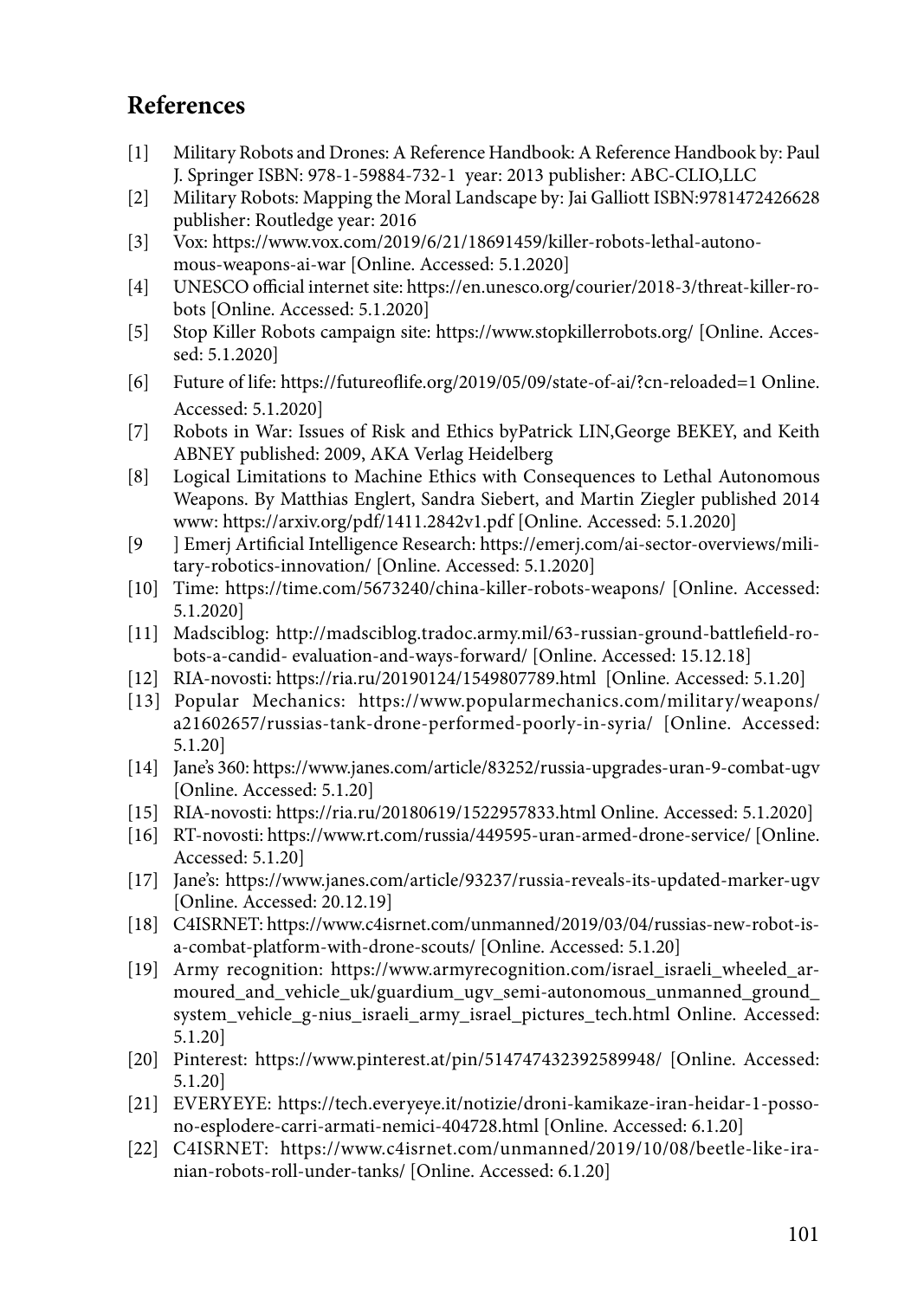- [23] Popular mechanics: [https://www.popularmechanics.com/military/a6839/why-the](https://www.popularmechanics.com/military/a6839/why-the-army-killed-the-robotic-vehicle-mule/)[army-killed-the-robotic-vehicle-mule/](https://www.popularmechanics.com/military/a6839/why-the-army-killed-the-robotic-vehicle-mule/) [Online. Accessed: 12.1.20]
- [24] Gizmondo: [https://gizmodo.com/darpas-crusher-drives-itself-laughs-at-your-puny](https://gizmodo.com/darpas-crusher-drives-itself-laughs-at-your-puny-traf-5892740)[traf-5892740](https://gizmodo.com/darpas-crusher-drives-itself-laughs-at-your-puny-traf-5892740) [Online. Accessed: 12.1.20]
- [25] The U.S. Army: Robotics and Autonomous systems strategy, published in 2017 by US Amry
- [26] How Stuff Works:<https://science.howstuffworks.com/crusher.htm>[Online. Accessed: 12.1.20]
- [27] ARMY MIL: https://www.army.mil/article/40223/army testing rugged autono[mous\\_robot\\_vehicle](https://www.army.mil/article/40223/army_testing_rugged_autonomous_robot_vehicle) [Online. Accessed:12.1.20]
- [28] Estonia World: [https://estonianworld.com/security/estonian-defence-lea](https://estonianworld.com/security/estonian-defence-league-starts-test-domestic-built-ugvs/)[gue-starts-test-domestic-built-ugvs/](https://estonianworld.com/security/estonian-defence-league-starts-test-domestic-built-ugvs/) Online. Accessed: 12.1.20]
- [29] Army-technology: [https://www.army-technology.com/projects/uran-9-unmanned](https://www.army-technology.com/projects/uran-9-unmanned-ground-combat-vehicle)[ground-combat-vehicle](https://www.army-technology.com/projects/uran-9-unmanned-ground-combat-vehicle) [Online. Accessed: 30.3.20]
- [30] The National Interest: [https://nationalinterest.org/blog/buzz/russias-uran-9-robot](https://nationalinterest.org/blog/buzz/russias-uran-9-robot-tank-went-war-syria-it-didnt-go-very-well-40677)[tank-went-war-syria-it-didnt-go-very-well-40677](https://nationalinterest.org/blog/buzz/russias-uran-9-robot-tank-went-war-syria-it-didnt-go-very-well-40677) [Online. Accessed: 30.3.20]
- [31] Army Recognition: [https://www.armyrecognition.com/russia\\_russian\\_unmanned\\_](https://www.armyrecognition.com/russia_russian_unmanned_aerial_ground_systems_uk/uran-9_ugcv_unmanned_ground_combat_vehicle_technical_data_10910163.html) [aerial\\_ground\\_systems\\_uk/uran-9\\_ugcv\\_unmanned\\_ground\\_combat\\_vehicle\\_te](https://www.armyrecognition.com/russia_russian_unmanned_aerial_ground_systems_uk/uran-9_ugcv_unmanned_ground_combat_vehicle_technical_data_10910163.html)[chnical\\_data\\_10910163.html](https://www.armyrecognition.com/russia_russian_unmanned_aerial_ground_systems_uk/uran-9_ugcv_unmanned_ground_combat_vehicle_technical_data_10910163.html) [Online. Accessed: 30.3.20]
- [32] Top War: [https://topwar.ru/154779-opublikovano-video-novogo-robototehnichesko](https://topwar.ru/154779-opublikovano-video-novogo-robototehnicheskogo-kompleksa-rf.html)[go-kompleksa-rf.html](https://topwar.ru/154779-opublikovano-video-novogo-robototehnicheskogo-kompleksa-rf.html) Online. Accessed: 30.3.20]
- [33] Top war: [https://topwar.ru/128684-boevoy-robot-nerehta-primut-na-vooruzhenie.](https://topwar.ru/128684-boevoy-robot-nerehta-primut-na-vooruzhenie.html) [html](https://topwar.ru/128684-boevoy-robot-nerehta-primut-na-vooruzhenie.html) Online. Accessed: 30.3.20]
- [34] The fire arm blog: [https://www.thefirearmblog.com/blog/2018/03/16/kalashni](https://www.thefirearmblog.com/blog/2018/03/16/kalashnikov-tests-two-unmanned-ground-vehicles-called-soratnik-and-nakhlebnik/)[kov-tests-two-unmanned-ground-vehicles-called-soratnik-and-nakhlebnik/](https://www.thefirearmblog.com/blog/2018/03/16/kalashnikov-tests-two-unmanned-ground-vehicles-called-soratnik-and-nakhlebnik/) [Online. Accessed: 31.3.20]
- [35] Army guide: <http://www.army-guide.com/eng/product5257.html> [Online. Accessed: 31.3.20]
- [36] The Daily mail: [https://www.dailymail.co.uk/news/article-3963642/Russia-un](https://www.dailymail.co.uk/news/article-3963642/Russia-unveils-robo-tank-used-defend-missile-launchers-placed-near-borders-NATO.html)[veils-robo-tank-used-defend-missile-launchers-placed-near-borders-NATO.html](https://www.dailymail.co.uk/news/article-3963642/Russia-unveils-robo-tank-used-defend-missile-launchers-placed-near-borders-NATO.html) [Online. Accessed: 31.3.20]
- [37] Army Guide: [http://www.army-guide.com/eng/product.php?prodID=5414&print](http://www.army-guide.com/eng/product.php?prodID=5414&printmode=1)[mode=1](http://www.army-guide.com/eng/product.php?prodID=5414&printmode=1) [Online. Accessed: 31.3.20]
- [38] Defence Update: [https://defense-update.com/20181203\\_rambow.html](https://defense-update.com/20181203_rambow.html) [Online. Accessed: 31.3.20]
- [39] Army Guide: <http://www.army-guide.com/eng/product5923.html> [Online. Accessed: 31.3.20]
- [40] Meteror Aereospace ilustration brosure in pdf: [https://e07a06c2-2562-4ebb-8514-](https://e07a06c2-2562-4ebb-8514-35b96f794766.filesusr.com/ugd/9c6c4c_f56e383eb6ed47f281f7f4b3bcc46bf5.pdf) [35b96f794766.filesusr.com/ugd/9c6c4c\\_f56e383eb6ed47f281f7f4b3bcc46bf5.pdf](https://e07a06c2-2562-4ebb-8514-35b96f794766.filesusr.com/ugd/9c6c4c_f56e383eb6ed47f281f7f4b3bcc46bf5.pdf) [Online. Accessed: 31.3.20]
- [41] Army Guide:<http://www.army-guide.com/eng/product5414.html>[Online. Accessed: 1.4.20]
- [42] Carnegie Mellon University, National Robotics Engineering Center NREC: [https://](https://www.nrec.ri.cmu.edu/solutions/defense/other-projects/crusher.html) [www.nrec.ri.cmu.edu/solutions/defense/other-projects/crusher.html](https://www.nrec.ri.cmu.edu/solutions/defense/other-projects/crusher.html) [Online. Accessed: 1.4.20]
- [43] Carnegie Mellon University, National Robotics Engineering Center NREC: [https://](https://www.nrec.ri.cmu.edu/solutions/otherindustries/mini-crusher.html) [www.nrec.ri.cmu.edu/solutions/otherindustries/mini-crusher.html](https://www.nrec.ri.cmu.edu/solutions/otherindustries/mini-crusher.html) [Online. Accessed: 1.4.20]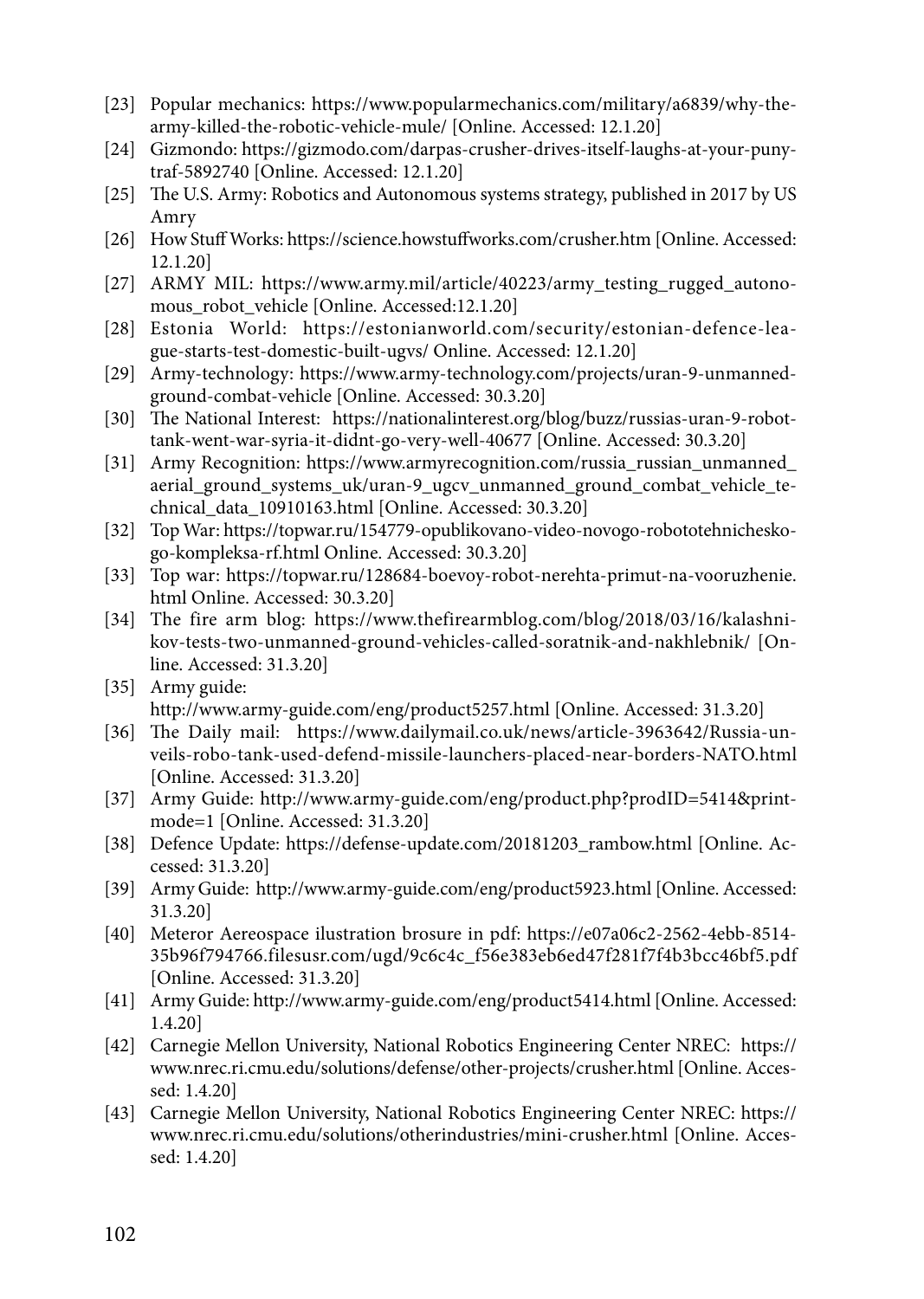- [44] Youtube: <https://www.youtube.com/watch?v=oIMlwbAdGyc>[Online. Accessed: 1.4.20]
- [45] The Drive: [https://www.thedrive.com/the-war-zone/30428/the-movie-star-ripsaw](https://www.thedrive.com/the-war-zone/30428/the-movie-star-ripsaw-mini-tank-has-reemerged-unmanned-and-packing-a-big-30mm-cannon)[mini-tank-has-reemerged-unmanned-and-packing-a-big-30mm-cannon](https://www.thedrive.com/the-war-zone/30428/the-movie-star-ripsaw-mini-tank-has-reemerged-unmanned-and-packing-a-big-30mm-cannon) Online. Accessed: 1.4.20]
- [46] Popular Mechanics: [https://www.popularmechanics.com/military/weapons/](https://www.popularmechanics.com/military/weapons/a29476669/ripsaw-m5/) [a29476669/ripsaw-m5/](https://www.popularmechanics.com/military/weapons/a29476669/ripsaw-m5/) [Online. Accessed: 1.4.20]
- [47] Furutism: [https://futurism.com/the-iraqi-army-just-deployed-its-cannon-equipped](https://futurism.com/the-iraqi-army-just-deployed-its-cannon-equipped-robot)[robot](https://futurism.com/the-iraqi-army-just-deployed-its-cannon-equipped-robot) [Online. Accessed: 2.4.20]
- [48] Популярная механика: [https://www.popmech.ru/technologies/285802-alro](https://www.popmech.ru/technologies/285802-alrobot-mashina-voyny-pomogaet-v-borbe-s-igil/)[bot-mashina-voyny-pomogaet-v-borbe-s-igil/](https://www.popmech.ru/technologies/285802-alrobot-mashina-voyny-pomogaet-v-borbe-s-igil/) [Online. Accessed: 2.4.20]
- [49] RoboTrends: [http://robotrends.ru/pub/1634/irak-primenit-voennyh-robotov-pro](http://robotrends.ru/pub/1634/irak-primenit-voennyh-robotov-protiv-boevikov)[tiv-boevikov](http://robotrends.ru/pub/1634/irak-primenit-voennyh-robotov-protiv-boevikov) [Online. Accessed: 2.4.20]
- [50] Army Technology: [https://www.army-technology.com/projects/themis-hybrid-un](https://www.army-technology.com/projects/themis-hybrid-unmanned-ground-vehicle/)[manned-ground-vehicle/](https://www.army-technology.com/projects/themis-hybrid-unmanned-ground-vehicle/) [Online. Accessed: 2.4.20]
- [51] Milrem Robotics: [https://milremrobotics.com/themis/\[](https://milremrobotics.com/themis/)Online. Accessed: 2.4.20]
- [52] EDR On-Line European Defence Review: [https://www.edrmagazine.eu/milrem-ro](https://www.edrmagazine.eu/milrem-robotics-to-deliver-ugvs-to-uk-defence)[botics-to-deliver-ugvs-to-uk-defence](https://www.edrmagazine.eu/milrem-robotics-to-deliver-ugvs-to-uk-defence) [Online. Accessed: 5.4.20]
- [53] Defence Blog: [https://defence-blog.com/army/global-dynamics-unveiled-mo](https://defence-blog.com/army/global-dynamics-unveiled-modern-unmanned-ground-vehicle-with-shablya-rws.htm)[dern-unmanned-ground-vehicle-with-shablya-rws.htm](https://defence-blog.com/army/global-dynamics-unveiled-modern-unmanned-ground-vehicle-with-shablya-rws.htm) [Online. Accessed: 3.4.20]
- [54] EDR On-Line European Defence Review: [https://www.edrmagazine.eu/idex-2019](https://www.edrmagazine.eu/idex-2019-ugvs-from-ukraine) [ugvs-from-ukraine](https://www.edrmagazine.eu/idex-2019-ugvs-from-ukraine) Online. Accessed: 3.4.20]
- [55] Army Technology: [https://www.army-technology.com/projects/milos-un](https://www.army-technology.com/projects/milos-unmanned-ground-vehicle/)[manned-ground-vehicle/](https://www.army-technology.com/projects/milos-unmanned-ground-vehicle/) [Online. Accessed: 4.4.20]
- [56] Pakistan Defence:<https://defence.pk/pdf/threads/milos-ugv-rolled-out.505175/> [Online. Accessed: 4.4.20]
- [57] European Defence Review On-Line: [https://www.edrmagazine.eu/rheinmetall-au](https://www.edrmagazine.eu/rheinmetall-autonomous-armed-reconnaissance-duties-for-mission-master-a-ugv)[tonomous-armed-reconnaissance-duties-for-mission-master-a-ugv](https://www.edrmagazine.eu/rheinmetall-autonomous-armed-reconnaissance-duties-for-mission-master-a-ugv) [Online. Accessed: 18.5.21]
- [58] Rheinmetall Defence, Strong Ally Rheinmetall Mission Master- The Autonomous Unmanned Ground Vehicle Maximising Soldier Efficiency, Québec, Canada: Rheinmetall Defence, 2020.
- [59] Army Technology: [https://www.army-technology.com/projects/mission-master-au](https://www.army-technology.com/projects/mission-master-autonomous-unmanned-ground-vehicle/)[tonomous-unmanned-ground-vehicle/](https://www.army-technology.com/projects/mission-master-autonomous-unmanned-ground-vehicle/) [Online. Accessed: 18.5.21]
- [60] Army guide:<http://www.army-guide.com/eng/product5819.html> [Online. Accessed: 18.5.21]
- [61] European Defence Review On-Line: [https://www.edrmagazine.eu/master-mis](https://www.edrmagazine.eu/master-mission-multiplies-its-versions)[sion-multiplies-its-versions](https://www.edrmagazine.eu/master-mission-multiplies-its-versions) [Online. Accessed: 18.5.21]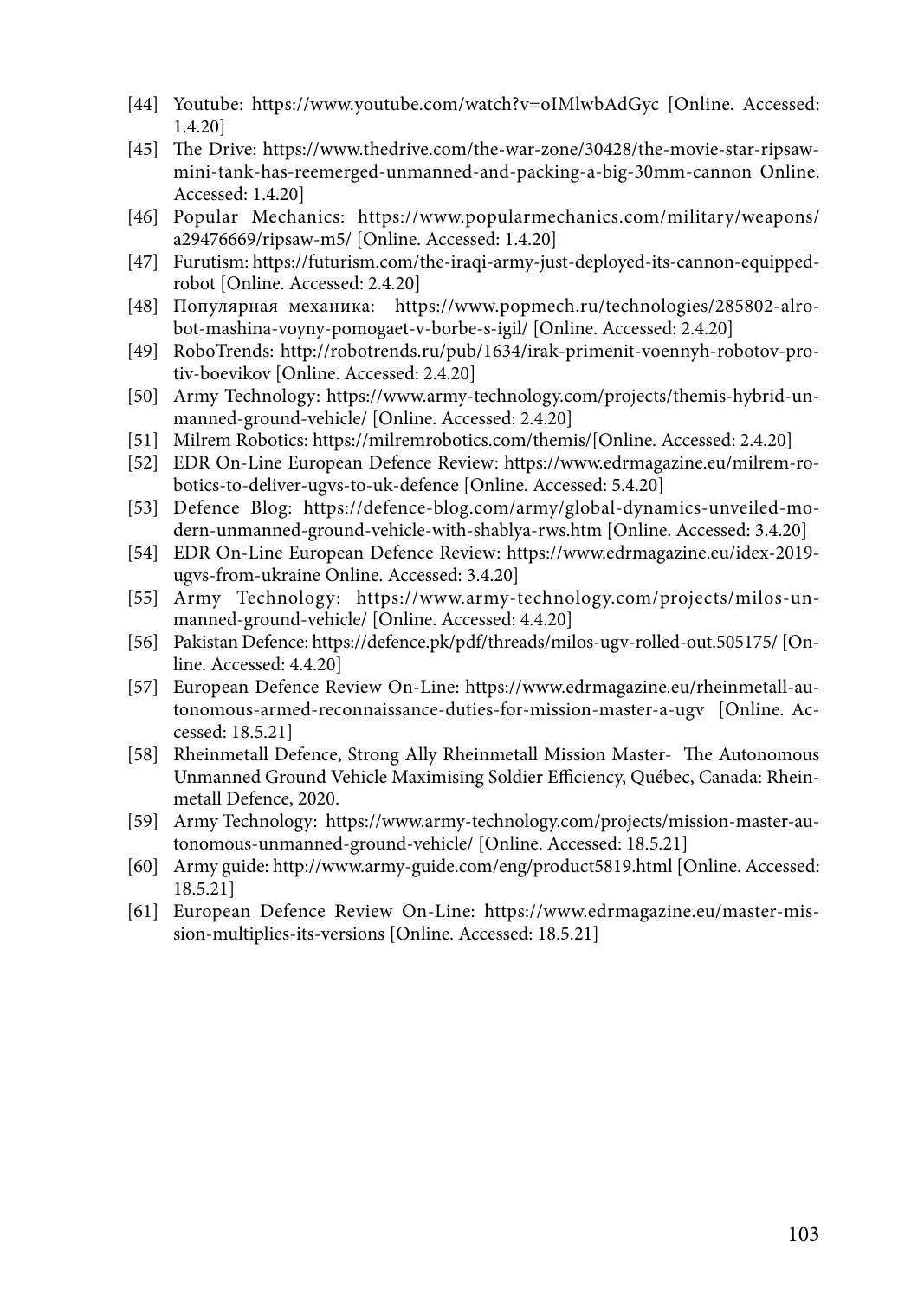#### APPENDIX 1

This appendix hold the information about different types of lethal UGV's , the information is gathered in table 1.

| <b>TABLE I</b><br>THE COMPARISON TABLE OF UGV'S |                                                                                  |                                                                                                     |                                                                                                                                                                                                       |                                                                                                                                                                                                                                                                                                 |                                                                                         |                      |  |
|-------------------------------------------------|----------------------------------------------------------------------------------|-----------------------------------------------------------------------------------------------------|-------------------------------------------------------------------------------------------------------------------------------------------------------------------------------------------------------|-------------------------------------------------------------------------------------------------------------------------------------------------------------------------------------------------------------------------------------------------------------------------------------------------|-----------------------------------------------------------------------------------------|----------------------|--|
| Picture                                         | UGV name/<br>Country of<br>origin/<br>Weight/<br><b>D</b> imensions              | Type of chassis/<br>Type of power<br>train/<br>Top speed/<br>Operatinal<br>range/<br>Operating time | We aponry/<br>Payload capability                                                                                                                                                                      | Control method/<br><b>Electronics and optics</b>                                                                                                                                                                                                                                                | Has the UGV<br>been used in<br>combat and<br>when/<br>State of<br>production or<br>us e | <b>Sources</b>       |  |
|                                                 | Uran- $9/$<br>Russia/<br>10000 kg/<br>512 cm x 253<br>cm x 250cm                 | Track/<br>Diesel electric<br>motor/<br>35km/h/<br>$3 \text{ km}$<br>$N/A$ .                         | 1x 30 mm 2A72<br>autocannon ABM<br>M30-M3 modification:<br>$1 \times 7.62$ mm<br>PKT/PKTM: 4 ×<br>9M120 Ataka anti-tank<br>missiles; $6$ or $12$ x<br>Shmel-M thermobaric<br>rocket launchers/<br>N/A | Automus or radio controlled:<br>Autonomus target recognicion<br>and target lock/<br>Laser warning system; cam IR<br>sensors; Laser rangefinder;<br>Electro-optic and thermal<br>imaging cameras                                                                                                 | YES, combat<br>tested in Syria<br>2018/<br>Entered military<br>service 2019             | $(11-16; 29-$<br>31) |  |
|                                                 | Marker/<br>Russia/<br>N/A/<br>N/A/<br>N/A, aprox. as<br>PLATFORMA-<br>M          | Track/<br>N/A/<br>N/A/<br>N/A/<br>N/A                                                               | $1 \times 7.62$ mm<br>PKT/PKTM; grenade<br>launcher module and/or<br>120 mm mortars; 2x<br>Anti-tank missiles /<br>N/A                                                                                | Automatic routing in urban<br>areas and rough terrain;<br>engaging targets in "automatic<br>mode"/<br>Laser warning system, thermal<br>sensors, laser rangefinder,<br>target detection, early warning<br>system, identification, and<br>tracking equipment.; day/night<br>infrared (IR) cameras | N <sub>0</sub><br>Demostrator and<br>testing platform                                   | (17;18;32)           |  |
|                                                 | Nerehta/<br>Russia/<br>2000kg/<br>260 cm x 160<br>cm x 90 cm                     | Track/<br>N/A/<br>$32$ km/h /<br>Up to $3km/$<br>N/A                                                | $1x$ 12,7 mm machine<br>gun, or 7.62 anti-tank<br>machine gun or ? ? -<br>30? automatic granade<br>launcher/<br>Payload 500kg                                                                         | Radio controlled/<br>GLONASS positioning<br>system; IMU; Aiming stabilizer;<br>Laser range finder; Laser<br>targeting system; Heat vision<br>camera                                                                                                                                             | N <sub>0</sub><br>In testing                                                            | (33)                 |  |
|                                                 | <b>BAS-01G</b><br>Soratnik/<br>Russia/<br>7000 kg/<br>N/A, aprox. as<br>Uran-9   | Track/<br>N/A/<br>$45$ km/h /<br>10km/<br>N/A                                                       | $1x1 \times 7.62mm$<br>PKT/PKTM; 1x<br>12,7mm NSV heavy<br>machine gun, 1x AGS-<br>17 automatic granade<br>launcher or K ornet<br>ATGMs/<br>N/A                                                       | Radio controlled/<br>Laser range finder; Laser<br>targeting system; Heat vision<br>camera                                                                                                                                                                                                       | N <sub>0</sub><br>Demostrator and<br>a testing platform                                 | (34; )               |  |
|                                                 | <b>PLATFORMA</b><br>$-M/$<br>Russia/<br>$800$ kg/<br>160 cm x 120<br>cm x 120 cm | Track/<br>N/A/<br>12 km/h/<br>$1 \,\mathrm{km}$<br>10h                                              | $1x$ 7.62 Machine gun;<br>4x RPG-26 Aglen<br>rocket-proppeled<br>grenade launchers/<br>N/A                                                                                                            | Radio controlled/<br>Radio reconnaissance locators;<br>Rangefinder; Optical-<br>electronic; Heat-vision camera                                                                                                                                                                                  | YES, combat<br>tested in Syria<br>2017/<br>In testing                                   | (35:36)              |  |
|                                                 | Guardium/<br>Israel/<br>1700 kg/<br>295cm x180 cm<br>x 220cm                     | Wheeled: 2WD/<br>N/A/<br>50km/h/<br>N/A/<br>$2.4h +$                                                | N/A/<br>N/A                                                                                                                                                                                           | Autonomus driving capabilities,<br>waypoint based; Autonomus<br>patrol capabilities/<br>IR camera, Radar, Remotely<br>Operated Weapon Systems,<br>Non-lethal Weapon Systems,<br>Electronic Counter Measures,<br>Hostile Fire Indicator (HFI).<br>two-way audio link                             | Yes, Israel<br>borders, since<br>2008/<br>Still in developing                           | (19;20)              |  |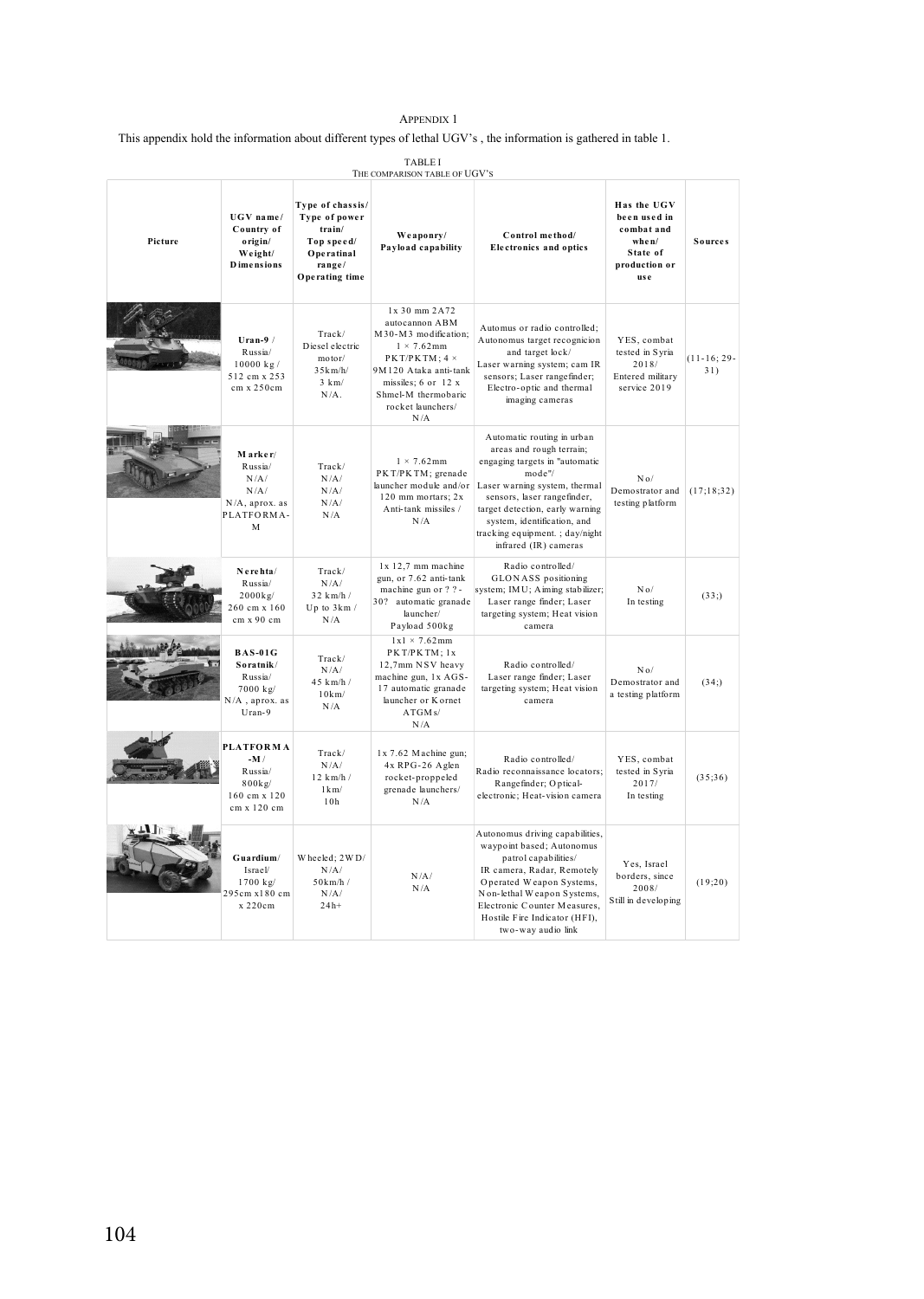| Picture | UGV name/<br>Country of<br>origin/<br>Weight/<br><b>Dimensions</b> | Type of chassis/<br>Type of power<br>train/<br>Top speed/<br>Operatinal<br>range/<br>Operating time                                                                   | Weaponry/<br>Payload capability                                                                                                                                                              | Control method/<br><b>Electronics and optics</b>                                                                                           | Has the UGV<br>been used in<br>combat and<br>when/<br>State of<br>production or<br><b>use</b> | <b>Sources</b>       |
|---------|--------------------------------------------------------------------|-----------------------------------------------------------------------------------------------------------------------------------------------------------------------|----------------------------------------------------------------------------------------------------------------------------------------------------------------------------------------------|--------------------------------------------------------------------------------------------------------------------------------------------|-----------------------------------------------------------------------------------------------|----------------------|
|         | RoBattle LR-3/<br>Israel/<br>7000kg/<br>N/A                        | 6x Wheels drive.<br>skid steer/<br>N/A                                                                                                                                | Pitbull AD remotely<br>operated Weapon<br>system with 7.62 mm<br>machinegun/<br>Payload 3000 kg;                                                                                             | Real-time mapping and<br>autonomy; Autonomus:<br>Preplanned route, with<br>obstacle avoidance/<br>N/A                                      | No/<br>Demostrator and<br>testing platform                                                    | (37)                 |
|         | <b>RAMBOW/</b><br>Israel/<br>4500 kg/<br>370 cm x 220<br>cm x N/A  | 6x Wheels drive.<br>in-hub electric<br>motors, skid<br>steer/<br>Hybrid with diesel<br>engine/<br>35km/h/<br>50km on<br>batteries-300km<br>with diesel engine/<br>N/A | 1 x12,7mm machine<br>gun; 6x Marlow<br>loitering missiles/<br>1000 kg payload                                                                                                                | Autonomus, Preplanned route,<br>with obstacle avoidance/<br>Telescopic camera system                                                       | $N_0/$<br>Demostrator                                                                         | $(38-40)$            |
|         | Crusher/<br>USA/<br>6000kg/<br>500cm x 260<br>cm x 152 cm          | 6x Wheels drive;<br>skid steer/<br>Hybrid electric,<br>with 60 Kw tubo-<br>diesel engine/<br>45 km/h /<br>16km/<br>N/A/                                               | 50 cal SAW /<br>N/A                                                                                                                                                                          | Semi-autonomus; Remote<br>control; Waypoint-based<br>navigation full autonomy/<br>LADAR; IMU, GPS;<br>Cameras; 6xstereo vision<br>cameras: | No/<br>S till in<br>development and<br>testing platform                                       | $(24 -$<br>27;41;42) |
|         | Crusher mini/<br>USA/<br>57 kg/<br>79cm x 53cm<br>x38cm            | 6x Wheels drive,<br>skid steer/<br>Electric motors/<br>$24$ km/h/<br>Line of sight/<br>N/A                                                                            | N/A/<br>Payload capacity 45 kg                                                                                                                                                               | Radio controlled/<br>Stabilized camera                                                                                                     | No/<br>Testing platform                                                                       | (43; 44)             |
|         | Ripsaw M5/<br>USA/<br>4500kg/<br>472cmx<br>253cmx170cm             | Track/<br>600hp Diesel<br>engine /<br>110km/h/<br>N/A                                                                                                                 | Kongsberg MCT-30<br>Protector: 30-<br>millimeter Mk. 44<br>Bushmaster II<br>autocannon; CROWS-J<br>remote controlled<br>missile launcher armed<br>with Javelin anti-tank<br>missiles/<br>N/A | N/A/<br>TacFLIR 280-HD sensor<br>turret                                                                                                    | No/<br>Demostrator and<br>testing platform                                                    | (45; 46)             |
|         | Heidar-1/<br>Iran/<br>N/A/<br>N/A, aprox as<br>Crusher mini        | 6x Wheels drive,<br>skid steer/<br>In-hub electric<br>motors/<br>N/A                                                                                                  | 1x 7,62 AK 47,<br>explosive ordinance /<br>N/A                                                                                                                                               | Radio controlled/<br>Visual camera                                                                                                         | No/<br>Demostrator                                                                            | (21;22)              |